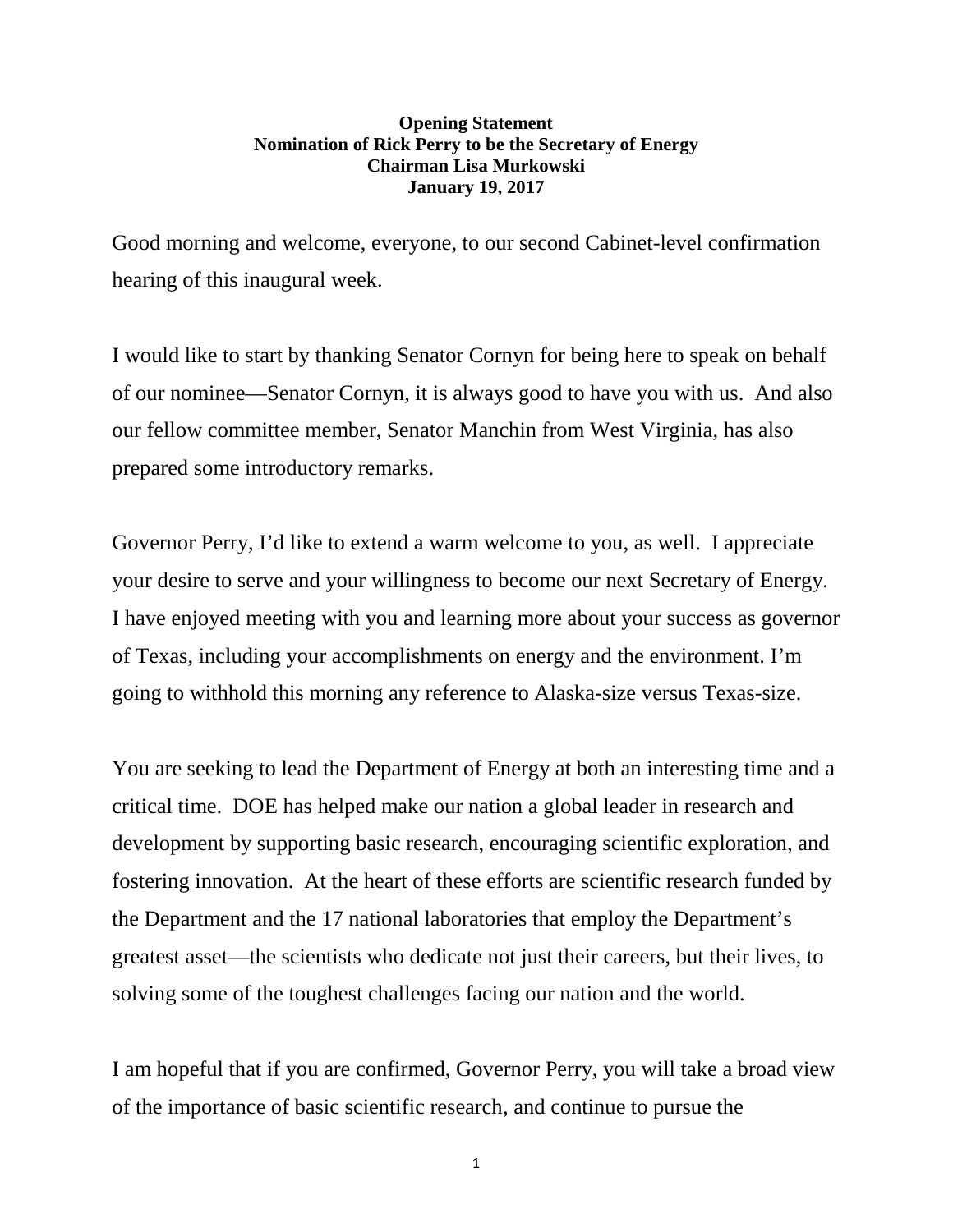significant benefits that result from it. Done right, in a disciplined manner, a good set of innovation policies will provide us with more energy, reduce the amount of energy that we use, and lower the costs we pay for energy.

In my view, those should be guiding principles for the Department, so I encourage you to work with the rest of the administration to increase access to energy, to make it more affordable, and to continue to improve its environmental performance. Folks here at the committee know that I have a set of principles that are pretty easy: affordable, accessible, clean, diverse, and secure. There is no acronym there. It is in alphabetical order so that we remember it all. I sum it all up with one bumper sticker that just says 'energy is good' because I believe that. And I hope you believe that as well. If those are our goals, and we achieve them, that will contribute greatly to our prosperity of this country, our standard of living, and the health of our planet.

I also encourage you to ensure that the Department of Energy steps up and becomes an advocate for energy supply within the councils of our government. For about eight years running, we have lacked that voice and other agencies have succeeded in taking resources off the table, regardless of the long-term consequences for the American people.

One of the biggest challenges facing the Secretary of Energy is the management of a large and complex organization with thousands of employees and tens of thousands of contractors. I do not subscribe to the view that only a scientist can manage other scientists. Instead, I think what we need a good manager to manage our scientists – someone who knows they don't know everything, yet someone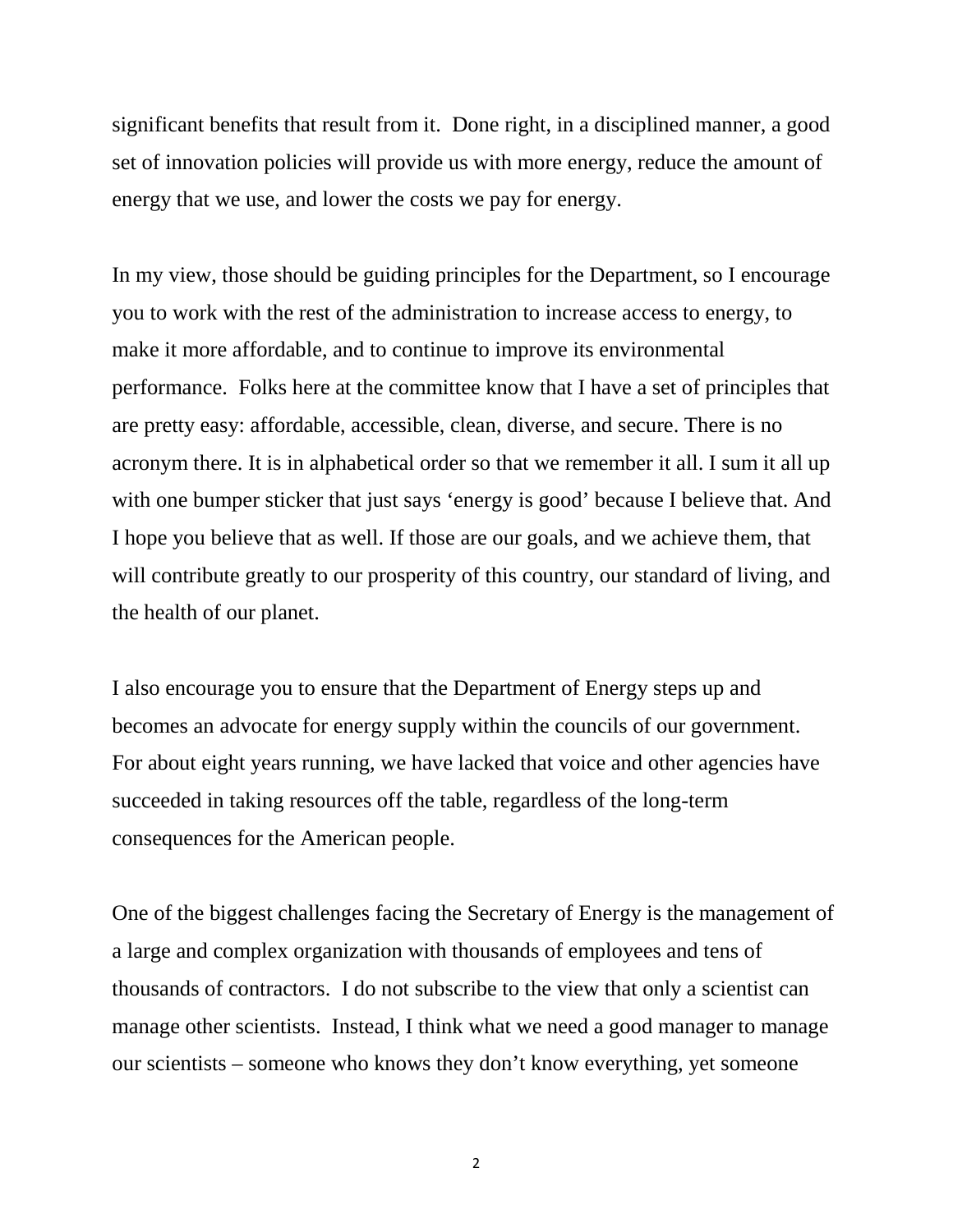who is capable of organizing, setting direction, imposing accountability, making the greatest possible use of taxpayer dollars, and reaching goals.

Mr. Perry, as the longest-serving governor of Texas, you have considerable experience leading a big and sophisticated enterprise. I believe that would serve you well as Secretary, and look forward to hearing how you would carry that experience over to the Department.

If you are confirmed, you will also find yourself in a position to make the Department run more effectively. Secretary Moniz has made progress in breaking down some of the silos that have historically frustrated the Department, but I think we all recognize there is more to be done. Offices within the Department must do a better job working together to utilize limited resources and reduce unnecessary duplication.

I know that in our conversation you made a commitment to travel to my state, and I am sure that as you have visited with other members you have made similar commitments to them, but I certainly appreciate your commitment to travel to Alaska with me to see my home state firsthand. While the Department of the Interior is usually the one that makes headlines in Alaska, the Department of Energy is also important, in at least three key ways.

The first is what the Department can do to help reduce extremely high energy prices in Alaska. Energy costs are the greatest challenge facing our rural areas. Many of our communities still rely on costly diesel as their primary energy source—and many of the small Interior communities that are inaccessible by road, that get a barge maybe twice a year, they may be experiencing fuel prices up to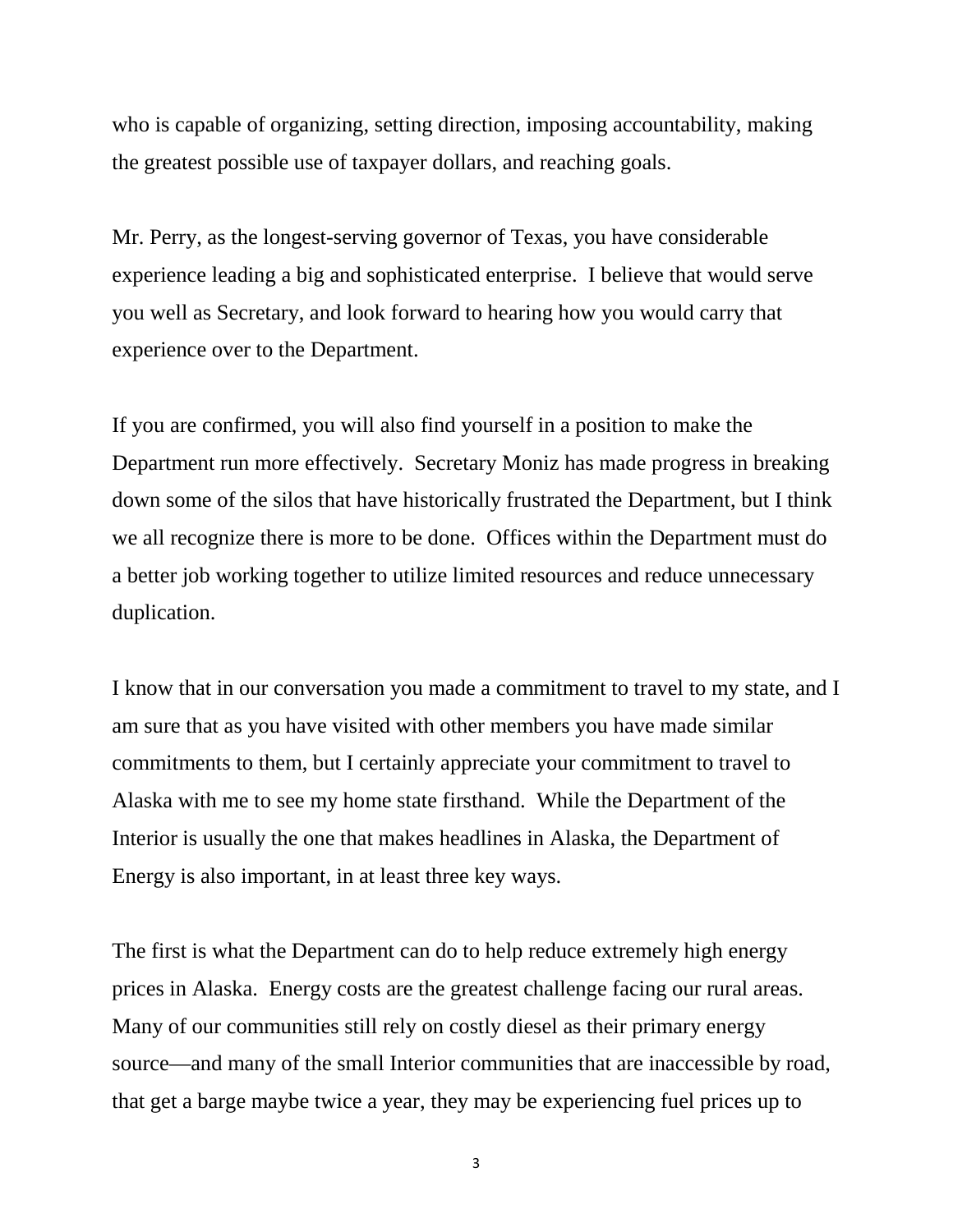nine dollars or more a gallon for their fuel. This is simply unsustainable. That is an unbelievable burden for our remote communities. And what happens ultimately is that you have families say, "We can't stay here. We can't stay in a region that we have been in for 1,000 years," because the energy costs are driving them away. So they leave their villages and go to town, Anchorage or Fairbanks, but it really is not the right choice. I think our challenge should be to help them find those energy solutions.

And this is where we in Alaska can offer a great deal of opportunity because we have been innovative out of necessity. And we have a lot to share with the rest of the country in terms demonstrating how we can find energy solutions very locally. We have more microgrids and more to talk about in the microgrid-space than anywhere else in the country. So I ask you to use us, use that expertise.

I think the Department of Energy some has a great opportunity to partner with communities and organizations not only in Alaska but around the country to develop real solutions, particularly with renewable energy, that will reduce our energy costs. I told you that I think that Alaska can be that 'proving ground.' If a new technology makes sense anywhere, it should make sense in Alaska, and our people will be grateful for it if it cuts their costs. I want to see the Department make a much greater effort to capitalize on that going forward.

The second key way the Department can work with Alaska is to help us bring our stranded natural gas resources to market. Last year, the Department granted a conditional export license to the Alaska gasline project. But we have to continue to receive strong support and timely approvals from the federal government, if this project is to proceed.